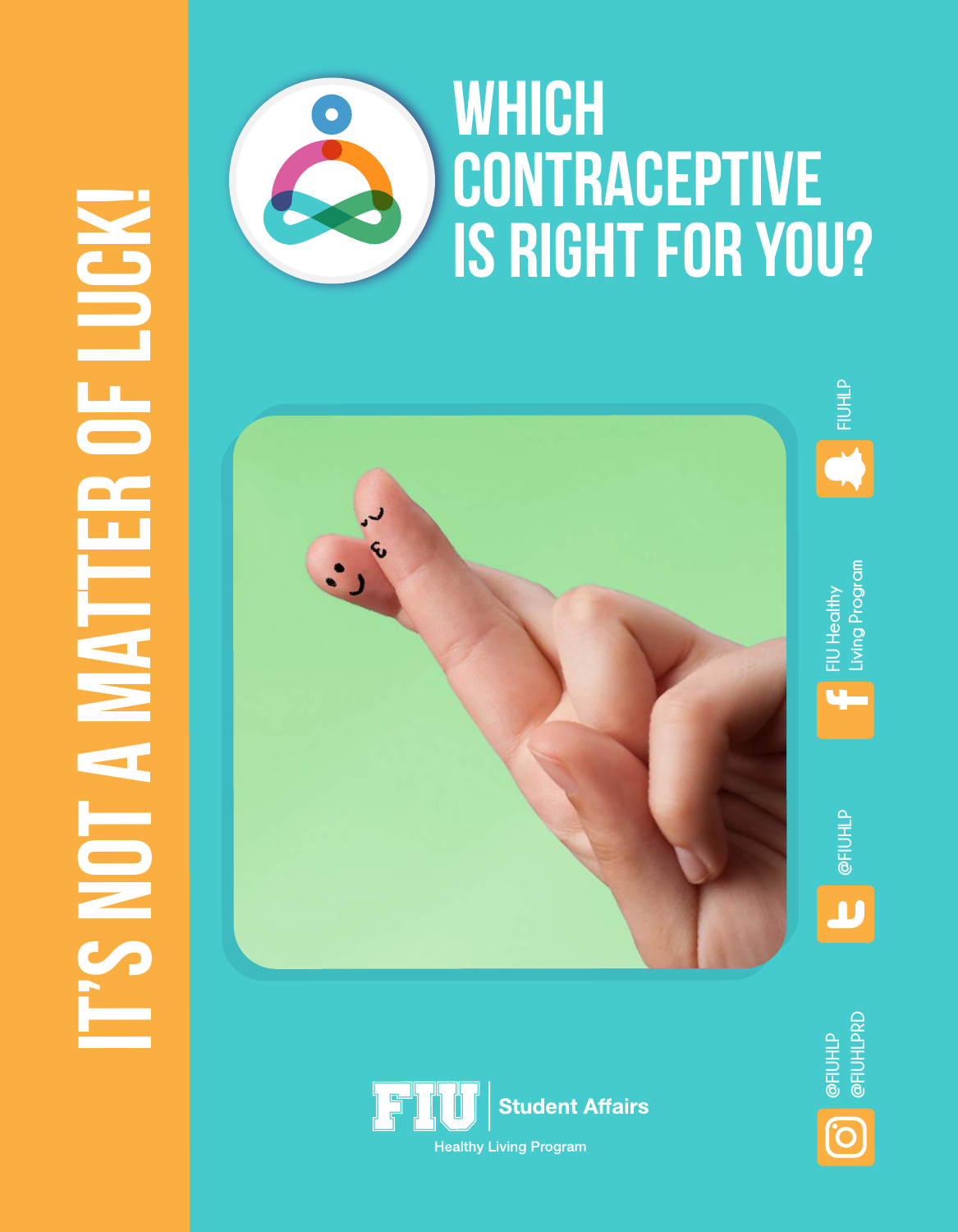# BEFORE YOU GET BUSY….

| Contraception                               | Pregnancy<br>Prevention | Prescription/<br>Doctor's<br><b>Visit Need</b> | <b>Protects</b><br><b>Against STI's</b> | Can Be Used<br><b>Ahead of Time</b> | <b>KEY</b>               |
|---------------------------------------------|-------------------------|------------------------------------------------|-----------------------------------------|-------------------------------------|--------------------------|
| <b>Hormonal</b>                             |                         |                                                |                                         |                                     | <b>AVAILABI</b>          |
| The<br>$\mathbb{Q}$<br>Pill/Patch/Ring      | 90%                     | Yes                                            | No                                      | N/A                                 |                          |
| Hormonal IUD<br>$\mathcal{C}_{\mathcal{J}}$ | 99%                     | Yes                                            | No                                      | N/A                                 |                          |
| Implant                                     | 99%                     | Yes                                            | No                                      | N/A                                 |                          |
| S<br>The Shot                               | 99%                     | Yes                                            | No                                      | N/A                                 |                          |
| Non-Hormonal                                |                         |                                                |                                         |                                     |                          |
| Male Condoms                                | 80%                     | <b>No</b>                                      | Yes                                     | <b>No</b>                           |                          |
| Female<br>Condoms                           | 80%                     | <b>No</b>                                      | Yes                                     | Yes                                 |                          |
| $\mathcal{O}$<br>Copper IUD                 | 99%                     | Yes                                            | <b>No</b>                               | N/A                                 |                          |
| S<br>Diaphragm                              | 90%                     | Yes                                            | <b>No</b>                               | Yes                                 |                          |
| Spermicide                                  | 70%                     | <b>No</b>                                      | No                                      | <b>No</b>                           |                          |
| Fertility<br>Awareness                      | 75%                     | <b>No</b>                                      | No                                      | Yes                                 | <b>*PREGNANCY AND S</b>  |
| Sterilization                               | <b>Almost 100%</b>      | Yes                                            | <b>No</b>                               | N/A                                 | <b>DEPENDS ON PERSON</b> |
| Withdrawal                                  | 70%                     | No                                             | No                                      | N/A                                 | <b>AND CORRED</b>        |
| Abstinence                                  | 100%                    | <b>No</b>                                      | Yes                                     | Yes                                 |                          |
|                                             |                         |                                                |                                         |                                     |                          |





\*Pregnancy and STI prevention depends on personal consistent and correct use.\*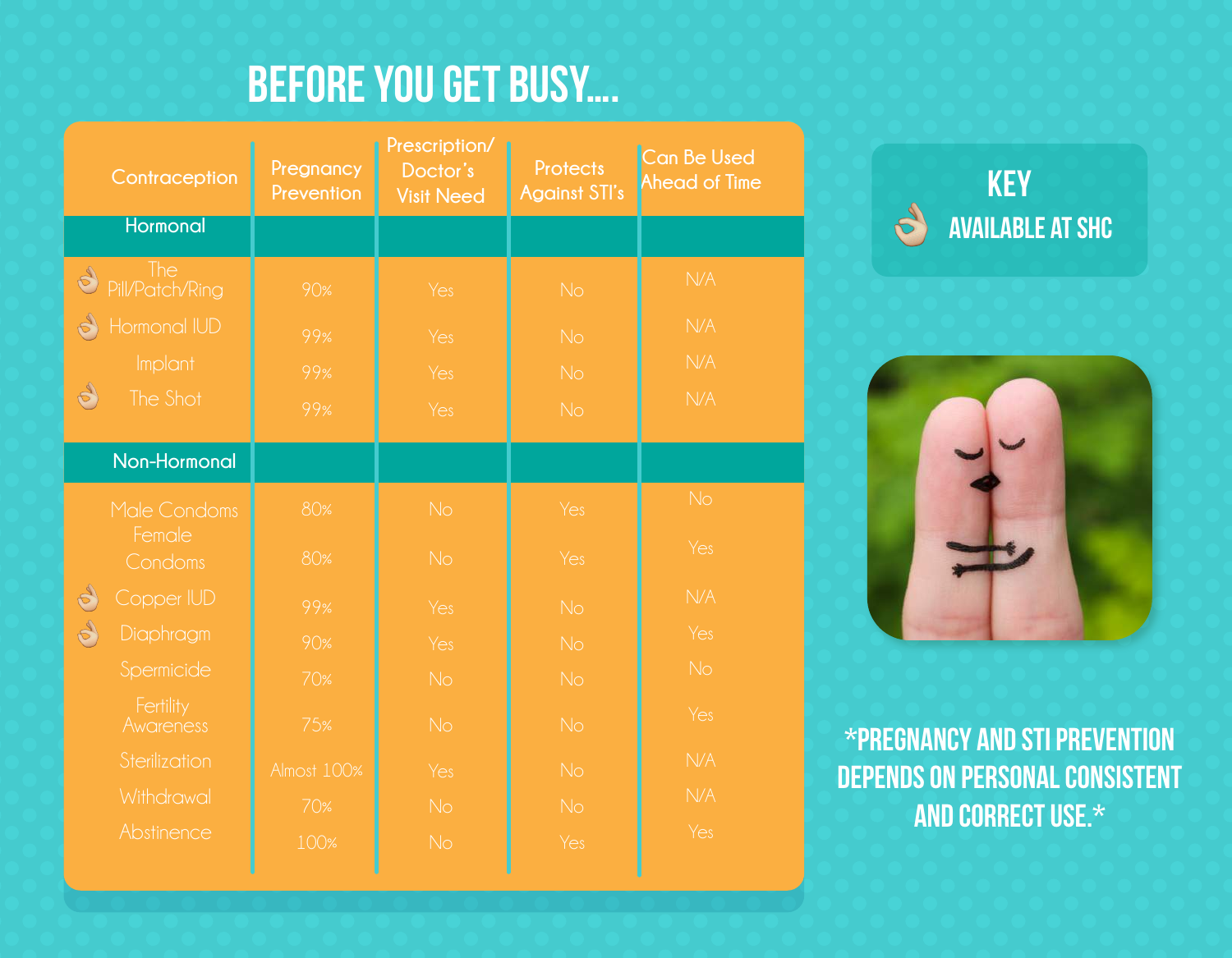## **HORMONAL**

#### *The Pill/Patch/Ring*

Release hormones to inhibit the body's natural cyclical hormones to help prevent pregnancy Suppress ovulation, thicken the cervical mucus, and thin the lining of the womb

- The Pill must be taken daily.
- The Patch must be replaced weekly.
- The Ring can be worn for 3 weeks.

#### *Hormonal IUD*

Thickens cervical mucus and thins the lining of the uterus Can be worn for 3-5 years, depending on the type of IUD

#### *Implant*



Releases a stead dose of hormones to thicken cervical mucus, thin the lining of the uterus, and can suppress ovulation Inserted under the skin and can be used for 3 years

#### *The Shot (Depo)*

Suppress ovulation and thickens the cervical mucus Must be administered at a doctor's office every 12 weeks Less effective for women who have had vaginal birth

## Non-Hormonal

#### *Male and Female Condoms*

Available in latex and non-latex

#### *Copper IUD*

Makes uterus and fallopian tubes produces fluid that kills sperm Can be worn for 10 years

#### *Diaphragm*



Must be used with spermicide Can be inserted 6 hours prior to sex and must be left in for at least 6 hours afterward Can be worn up to 24 hours Spermicide must be reapplied every time before sex

#### *Spermicide*

Kills sperm

Available in jelly, foam, cream, suppositories, and film Spermicide must be reapplied every time before sex Provides poor protection against pregnancy itself - more effective when used with a barrier method

#### *Cervical Cap*

Treated with spermicide

Can be inserted before sex, and must be left in place 6 hours afterward Spermicide must be reapplied every time before sex

Requires a doctor's visit for fitting and another to ensure correct use Less effective for women who have had vaginal birth

#### *Fertility Awareness/Natural Family Planning*

Involves monitoring fertile ovulation days, menstrual cycles, hormones, and cervical mucus

Daily track necessary

Not very effective when not used consistently, during stressful times, with irregular cycles, or with hormonal changes

#### *Sponge*

Treated with spermicide Available without a prescription

Used only at a time of intercourse Must be used for every act of intercourse

#### *Sterilization*



Performed in a doctor's office, hospital, or outpatient surgical clinic Women: Tubal ligation or Essure Men: Vasectomy

*Abstinence*

Only way to prevent pregnancy and STI's 100%

#### *Withdrawal*

Some ejaculate released before climax may contain sperm Time-sensitive